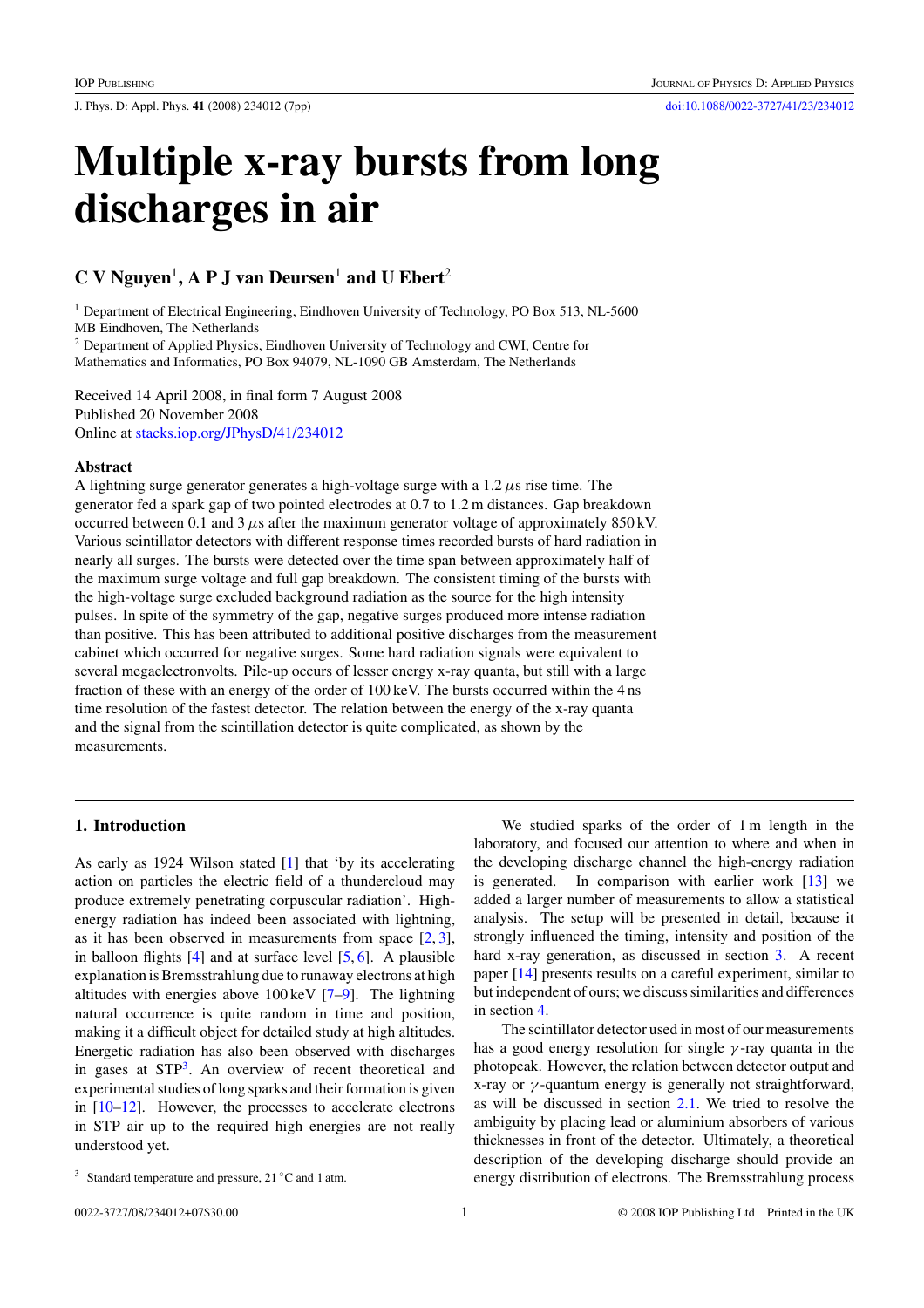<span id="page-1-0"></span>

**Figure 1.** Floor plan of the setup, showing the position of Marx generator (M), HV divider, 0.7 m spark gap and EMC cabinet with detector at the distance *d* from the gap.

further complicates the relation between electron and radiation energy.

## **2. Experimental setup**

For our experiments we used the 2 MV twelve stage Marx [\[15\]](#page-6-0) generator in the High-Voltage Laboratory at Eindhoven University of Technology. The voltage waveform of the unloaded generator is a standardized lightning surge with 1.2  $\mu$ s rise time and 50  $\mu$ s decay to half-maximum. The surge amplitude and polarity can be chosen. The 9 m tall 1 : 2000 high-voltage (HV) divider is a part of the waveshaping circuit.

Figure 1 shows the floor plan of the setup. A spark gap consisting of two pointed aluminium electrodes (cone angle 21◦, tip radius about 1 mm) was placed on insulating stands at 2 m above the floor. One electrode was connected to the divider HV end, the other to the conducting floor. The 0.7 m distance between the tips typically used ensured full gap breakdown at approximately 1 MV surge voltage within one or a few microseconds after the maximum voltage  $V_{\text{max}}$ . Of course this delay depended on the electrode distance and the Marx generator setting.

A grounded  $EMC<sup>4</sup>$  cabinet [\[16\]](#page-6-0) faced the spark at the distance of  $d = 0.8$  m and more. The closed EMC cabinet contained the  $\nu$ -detector and all recording equipment. A contained the  $\gamma$ -detector and all recording equipment. 0.05 mm thick, 15 cm diameter aluminium window allowed the hard radiation quanta to pass. It also maintained sufficient shielding against the surge electromagnetic interference. This was demonstrated first by a small number of HV surges, when no hard radiation was detected and only the noise level of the oscilloscope was recorded. Second, we used three scintillators with response times between 230 and 4 ns, and all the detectors produced signals in the HV surge measurements with waveforms similar to those obtained for individual gamma quanta from e.g. a 137Cs *γ* -source, outside the HV lab. Our change of scintillators is equivalent to the comparison of detector output with and without scintillator as applied in [\[6,](#page-6-0) [13\]](#page-6-0). Third, insufficient cabinet shielding or power supply surges usually lead to an oscillating waveform. This has never been observed with the oscilloscope sensitivity used in our measurements.



**Figure 2.** <sup>137</sup>Cs pulse height spectrum for NaI(Tl) and LaBr3(Ce) detectors of 5000 pulses recorded by an 8 bit resolution oscilloscope. The horizontal axes have been scaled to coincide on the photopeak.

The 8.5 m distance between the Marx generator and the spark gap reduced the chance that the detector captured hard radiation from the twelve generator spark switches.

A Tektronix TDS 3054 four-channel 8 bit digital oscilloscope recorded the HV divider output after further reduction by a factor of 40. The scope also registered the current through the grounded electrode via a Pearson 110 current probe with a rise time of 20 ns. The probe was mounted near the floor, at the grounded end of a 2 m long wire to the electrode. The *γ* -detector output was most often fed into two channels with a factor of 10 different in sensitivities in order to enhance the dynamic range. After a HV surge all data were automatically saved on a computer. This allowed uninterrupted measurements, and many hundred surges have been recorded.

## *2.1. Gamma detectors*

We used three types of  $\gamma$ -detector with NaI(Tl), LaBr<sub>3</sub>(Ce) and  $BaF<sub>2</sub>$  scintillator crystals. All scintillators were attached to photomultipliers with adequate speed. In figure 2 we compare the first two materials. The *γ* -source was a sample of 137Cs emitting characteristic *γ* s of 662 keV. A total number of 5000 pulses have been recorded without further signal processing by an oscilloscope with 8 bit amplitude resolution. The pulse peak values were determined, and we plotted in figure 2 the number of occurrences in bins of 1 resp. 2 mV versus the peak values. The spectra show that a direct interpretation of photomultiplier output pulse height in terms of incoming *γ* -quantum energy is not allowed. A *γ* -quantum can be absorbed completely in the scintillator and is then detected in the photopeak P. However, it is more likely that the *γ* -quantum undergoes Compton scattering. When the scattered  $\gamma$ -quantum escapes the scintillator the output signal will be correspondingly smaller as shown by the large and broad Compton ridge C.

<sup>4</sup> ElectroMagnetic Compatibility.

Several characteristics of three materials are summarized in table [1:](#page-2-0) (a) the number of optical photons per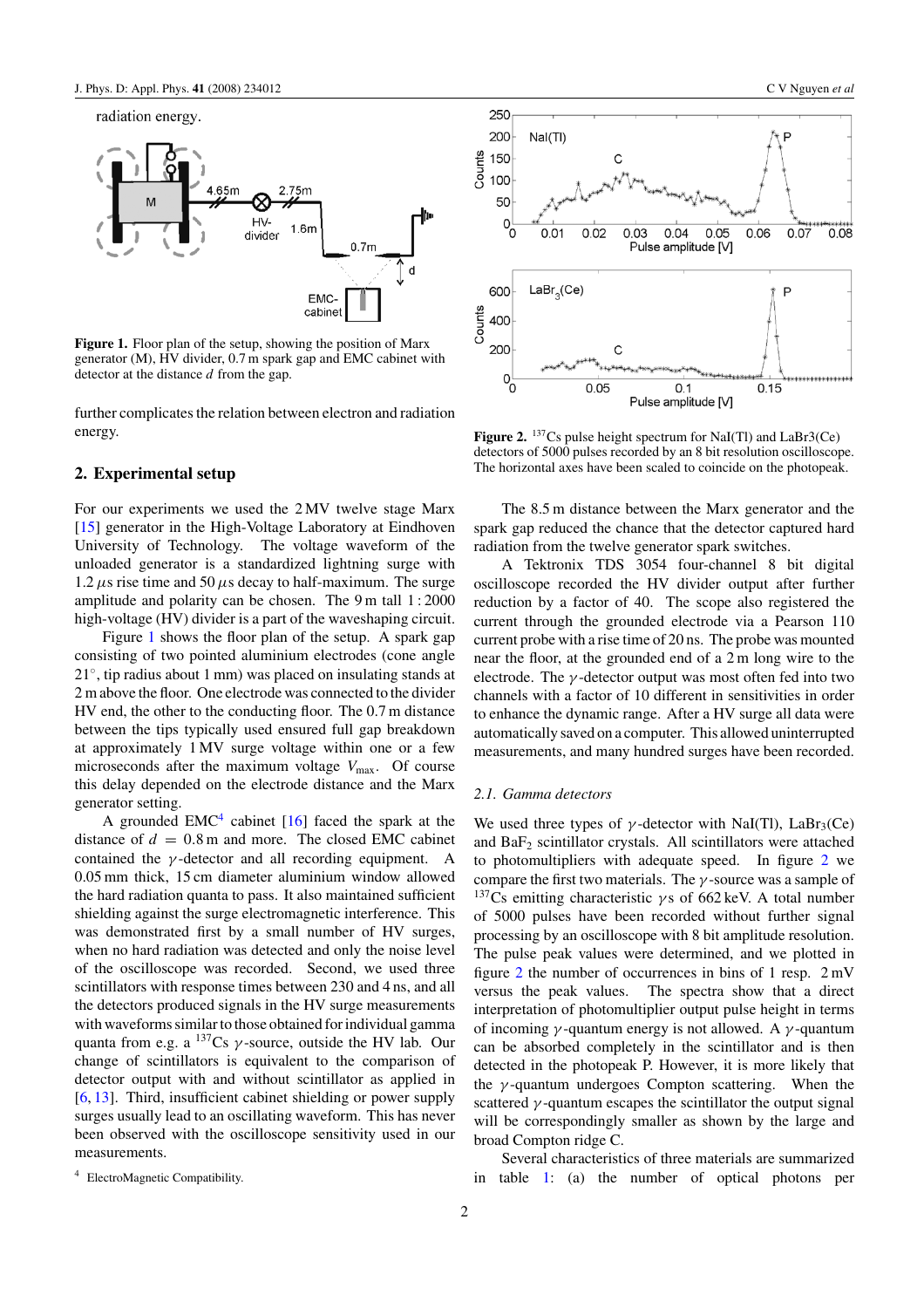<span id="page-2-0"></span>**Table 1.** Characteristics of the three scintillator materials in a Philips PW4119 detector, a Brilliance 380 detector by St. Gobain  $[17]$  and a BaF<sub>2</sub> detector by Scionix.

|                        | NaI(Tl) | LaBr <sub>3</sub> (Ce) | BaF,    |
|------------------------|---------|------------------------|---------|
| $(a)$ # Photons/keV    | 38      | 63                     | 1.8     |
| $(b)$ Rise/fall $(ns)$ | 40/230  | 11/23                  |         |
| $(c)$ FWHM $(ns)$      | 270     | 38                     |         |
| (d) En. resolution     | 7.8%    | 3.3%                   | 12%     |
| (e) Compton/Photo      |         | 4                      |         |
| Provider               | Philips | St. Gobain             | Scionix |

kiloelectronvolts absorbed  $\gamma$ -energy, (b) the rise and fall times of the output pulse, (c) the full width in time at half height of the light output. The width at half height of the photopeak in an amplitude spectrum for  $^{137}Cs$  *γ* s is given in row (d), now recorded [\[17\]](#page-6-0) with adequate waveshaping electronics and a multichannel analyser. Row (e) shows the probability ratio of detection in the Compton ridge or in the photo peak.

Introductory measurements were performed with the NaI(Tl) detector. It was quickly superseded by the modern  $LaBr<sub>3</sub>(Ce)$  detector because of its faster response and better energy resolution. The 0.5 mm thick aluminium front of the scintillator encasement reduces the detection efficiency below 17 keV. For the measurements discussed here the time resolution of the LaBr<sub>3</sub>(Ce) detector is about 4 ns on the 11 ns leading edge. A few measurements have been taken with a BaF2 detector. The signal of this detector is composed of a fast component of 4 ns duration and a slow component. We only regarded the fast component.

Because most of the data to be presented have been obtained with the  $LaBr<sub>3</sub>(Ce)$  detector, we determined its response in more detail. A model pulse waveform was obtained from 137Cs 662 keV radiation. In order to reduce digitizing noise, we averaged the records of 1200 pulses with amplitudes inside a window of 10% around the photopeak. This averaged waveform was then available as a numerical time series. It included the response of the photomultiplier, and deviated substantially from the bi-exponential waveform which suited well for NaI $(Tl)$ ; see also section 3.1. With this model waveform we determined the equivalent energy of the x-ray pulses from a HV surge, by adjusting time and amplitude in a least square fit procedure. This implicitly assumes that the response does not depend on energy or signal amplitude. The fit was even successful when the signal was slightly clipped by the oscilloscope, leaving the clipped data out of the fit. The procedure has been verified by using data recorded simultaneously on two channels with different sensitivity, with one dataset clipped. For appreciably broadened x-ray pulses we fitted the data to a train of model pulses with the smallest number of pulses possible. An example of such a train fit is presented in section [3.3.](#page-3-0) Hereafter all amplitudes are expressed in equivalent radiation energy using the  $137Cs$  calibration. But again, we caution for a direct interpretation of signal amplitude into equivalent energy neglecting Compton scattering. On the other hand, it may also occur that several quanta are absorbed within the response time of scintillator and photomultiplier. Pile-up of their signals then occurs.



**Figure 3.** (*a*) Positive HV surge with 830 kV maximum and the signal from the NaI(Tl) detector shown inverted, with bars indicating the fit amplitude and time. (*b*) An 830 kV positive surge  $(V_{\text{HV}})$ , with the signal from the LaBr<sub>3</sub>(Ce) detector inverted. Five pulses are distinguished, with equivalent energy up to 0.28 MeV. Please note the difference in time scale with respect to panel (a). The longer pulse duration in panel (a) stems from the larger gap distance:  $1.2 \text{ m}$  for (a) and  $0.7 \text{ m}$  for (b).

A remark about wording: gamma rays are commonly associated with nuclear processes, x-rays involve electrons. Hard x-rays and soft gammas overlap in energy. We retained the term *γ* -detector because of the usually intended application.

## **3. Experimental data**

## *3.1. Comparison of γ -detectors*

We first present two measurements to compare the detectors most used. The NaI(Tl) detector recorded signals in 50% of the positive HV surges, but much less for negative polarity. Figure  $3(a)$  shows an example of a measurement: the surge voltage  $V_{\text{HV}}$  measured by the HV divider together with the simultaneous record by the NaI(Tl) detector. The x-ray signal is displayed inverted for convenience. The gap electrode distance was 1.20 m. This record is similar to those published in [\[13\]](#page-6-0). Our HV surge started at time  $t = 0.75 \mu s$ , reached the maximum at  $t = 2.50 \,\mu s$  and collapsed due to the spark gap breakdown at  $t = 3.85 \,\mu s$ , and then developed in a damped oscillation. The response of the *γ* -detector showed two barely resolved peaks at  $t = 2.18$  and  $2.30 \mu s$ . The response could be fitted to within the noise by two bi-exponential model pulses with rise and fall time constants shown in table 1. The vertical bars in figure 3 indicate the value and time of the maximum of the model pulses. Fitted equivalent amplitudes corresponded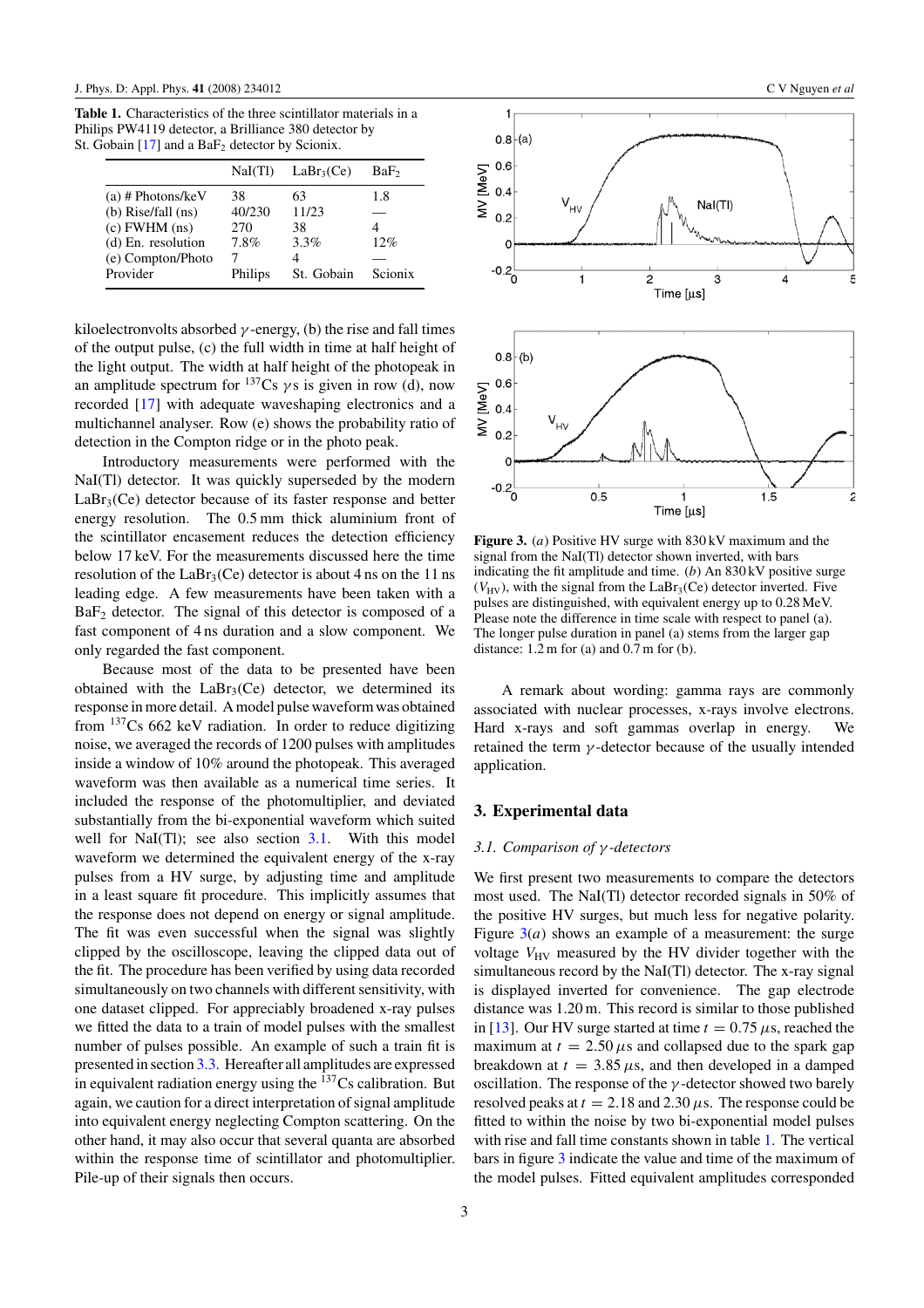<span id="page-3-0"></span>

**Figure 4.** Positive surge with 810 kV maximum, shown with the current  $I_g$  during the leader initiation phase. At 1.5  $\mu$ s the gap breaks down. Four x-ray pulses can be distinguished. The *γ* -detector and current signals are clipped by the oscilloscope. The vertical bars indicate the maximum equivalent energy and its timing obtained by the fit.

to energies of 0.27 and 0.17 MeV respectively. One observes that the second pulse starts in the decay time of the first.

Figure [3\(](#page-2-0)*b*) shows an early measurement with the  $LaBr<sub>3</sub>(Ce)$  detector. The electrode distance was  $0.7$  m, which led to a shorter time to breakdown than in figure  $3(a)$  $3(a)$ . The solid angle  $\Omega$  of the detector is about  $1.4 \times 10^{-3}$  sterad as viewed from the electrodes or developing spark. Five x-ray pulses can be recognized with equivalent energies of 0.05, 0.13, 0.28, 0.14 and 0.16 MeV in order of occurrence.

For the measurement with the NaI(Tl) detector, the electrodes were covered by a thin lead foil. For the  $LaBr<sub>3</sub>(Ce)$ detector, the electrodes were aluminium. No difference between the radiation production was observed, as will be discussed in section [4.](#page-5-0)

#### *3.2. Positive HV surges*

We made two runs of 25 HV surges with 0.8 to 1.0 MV positive on the floating electrode. In all 50 surges, hard radiation has been observed with the  $LaBr<sub>3</sub>(Ce)$  detector. Four x-ray pulses with equivalent energies up to about 700 keV can be recognized in the example shown in figure 4. The amplitude and time of the x-ray pulses again resulted from the fit to the model pulse. The top part includes the current  $I_g$  through the grounded electrode. The leader current started at  $t = 0.8 \mu s$  and the gap broke down completely at  $t = 1.5 \mu s$ . This time interval coincided with the detection of the x-rays. With this current range, the capacitive current that charges the spark gap electrodes (before  $t = 0.8 \,\mu s$ ) or before leader formation) is too small to be resolved.



**Figure 5.** A negative  $875 \text{ kV}$  surge, shown with the current  $I<sub>g</sub>$  and x-ray signal (arbitrary units) from an uncalibrated  $BaF<sub>2</sub>$  detector alongside the  $LaBr<sub>3</sub>(Ce)$  detector. The lower part of the figure shows the signal of the  $LaBr<sub>3</sub>(Ce)$  detector and the fitted amplitudes of a train of four pulses.

The majority of x-rays occurred after about 75% of  $V_{\text{max}}$ . In contrast to  $[13]$ , none occurred at the start of the surge or at gap breakdown. The timing and the current behaviour link the x-ray production to the leader formation. For most positive surges the equivalent energy per x-ray pulse was smaller than  $eV_{\text{max}}$ . These pulses could be fitted to the model pulse down to the noise level. This indicates that these pulses corresponded either to a single x-ray quantum or to the simultaneous detection of several lesser energy quanta well within the 4 ns detector time resolution. One of the surges produced an x-ray pulse with equivalent energy of 3 MeV; it appeared slightly broadened in time. Since it is hard to imagine that a single 3 MeV quantum is produced in our 1 MV discharges, we favour the interpretation in terms of a pile-up of several quanta within the detector time resolution. In line with this interpretation, we will use the term 'burst' rather than 'pulse' hereafter.

## *3.3. Negative HV surges*

With the same setup negative HV surges always produced much stronger x-ray signals, with peak equivalent energy per burst of several MeV, a few even up to 30 MeV as determined from the maximum detector output. Figure 5 shows an example with peak value equivalent to 6 MeV. The distance between cabinet and arc was 0.9 m. With 76 ns FWHM the  $LaBr<sub>3</sub>(Ce)$  signal is significantly broadened compared with the model waveform (38 ns, see table [1\)](#page-2-0). Also the peak is flattened appreciably. In a series of 20 surges 14 showed a LaBr<sub>3</sub>(Ce) signal with averaged peak value of  $5.8 \pm 1.3$  MeV,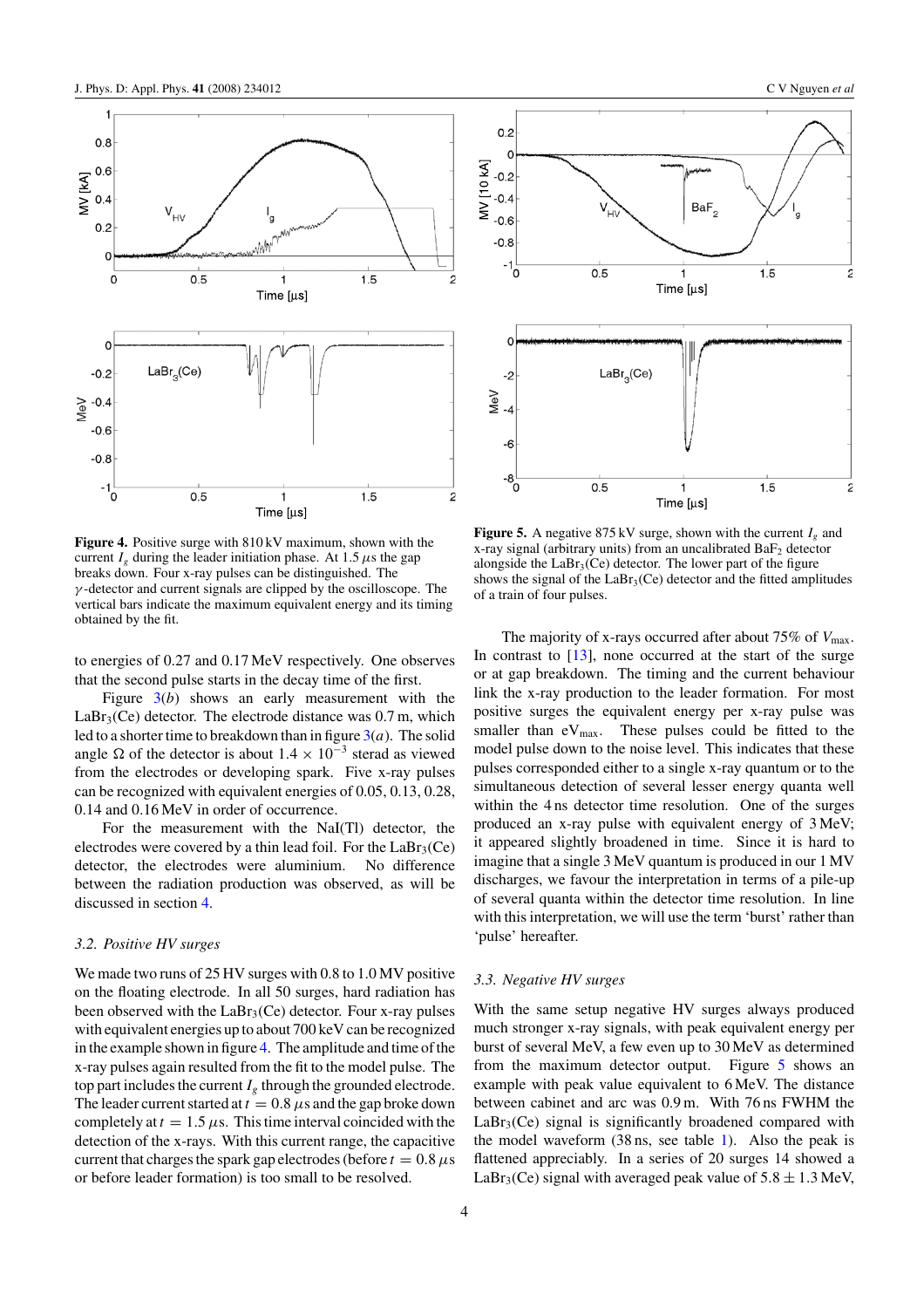<span id="page-4-0"></span>

**Figure 6.** Energy per burst for positive (+) and negative (∗) discharges, as a function of distance *d* between cabinet and spark gap.

all significantly broadened in time. The broadening may be attributed to (a) afterglow in the scintillator, (b) saturation of the photomultiplier or (c) distribution in time of the x-rays. Cause (a) is unlikely because of the decay time data presented in  $[18]$ ; so there remains a combination of (b) and (c). We reduced the voltage of the photomultiplier and thereby its gain. The broadening remained. We fitted a time series of model pulses to the measured x-ray signal. The result is included in figure [5](#page-3-0) by the vertical bars indicating values and times of the maxima of the individual model pulses. In an attempt to resolve these strong signals further in time, we had installed a fast  $BaF<sub>2</sub>$ detector directly next to the  $LaBr<sub>3</sub>(Ce)$ . This detector was only available for a short period and was not calibrated. The top part of figure  $\overline{5}$  $\overline{5}$  $\overline{5}$  also shows the record for the BaF<sub>2</sub> detector as inset on the same time scale. The single fast response of  $BaF<sub>2</sub>$  on the burst coincided with the onset of the  $LaBr<sub>3</sub>(Ce)$  signal. This was also observed in 12 out of the 14 surges mentioned before. Consequently we favour the interpretation that the large  $LaBr<sub>3</sub>(Ce)$  signal is stretched in time due to saturation of the photomultiplier. The sum of the amplitudes obtained from the fit is a lower limit for the scintillation light seen by the photomultiplier.

#### *3.4. Distance variation*

The large differences between x-ray production of the positive and negative surges was not compatible with the symmetry of the spark gap. In order to gain insight in where the x-rays were produced, the gap was placed at different distances from the EMC cabinet  $(d \text{ in figure 1})$  and a few tens of surges were produced at each position. The fit procedure gave the total equivalent energy per burst as sum of the fitted amplitudes. Surges where multiple bursts could be recognized were also analyzed this way. Figure 6 shows the result. In the case of negative surges the energy per burst decreased rapidly for larger distances, approximately proportional to *d*−7, and approached the value for positive surges at  $d = 1.5$  m. For positive surges



**Figure 7.** Negative surge (left ordinate) and x-ray signals (right ordinate) seen by two detectors, one without (large signal) and one with (smaller signal) a 1.5 mm Pb absorber.

the variation was much less, if any at all. For a point-like source a *d*−<sup>2</sup> behaviour would be expected neglecting air absorption. A line-like source would rather show to be proportional to *d*−1.

Careful inspection by unaided eye revealed that for small *d* arc initiation took place on the EMC cabinet with negative surge polarity, often on a ring holding the aluminium window. Most likely, x-rays were produced also there, right in front of the detector. No such phenomena were observed for larger distances *d* or positive surges. This is in agreement with the x-ray abundance in negative surges at small *d*. Full breakdown to the cabinet occurred seldom at any *d*.

#### *3.5. Absorber*

A few measurements on negative surges have been taken with two  $LaBr<sub>3</sub>(Ce)$  detectors, placed alongside in the EMC cabinet. One detector was fully wrapped in a 1.5 mm thick lead foil. This foil provides a 1*/e* cutoff at 1.4 MeV, derived by the mass absorption coefficient from the NIST database [\[19\]](#page-6-0). It should be noted that these coefficients include all scattering mechanisms and assume single energy quanta and a monochromatic detector. Our detectors are not tuned for a single energy and will also record lower energy quanta emerging from the absorber after Compton scattering.

Figure 7 shows the results for a 0.88 MV surge. The distance *d* was 0.9 m. The peak value of the largest x-ray burst at *t* = 1*µ*s was equivalent to 19 MeV for the *γ* -detector without absorber; again the signal was widened in time to a FWHM of 79 ns. The total equivalent energy obtained from a fit was 43 MeV. For the one wrapped in lead the largest burst corresponded to 3.5 MeV; it was not appreciably widened. The total energy was 4.7 MeV. The strong reduction of the signal by the lead agrees with the fact that the larger signal consists of a pile-up of many lesser energy x-ray quanta. If one assumes that quanta are evenly distributed in space and energy over both detectors, and one assumes that only the high energies contribute to the burst signals, the observed ratio of the signals  $43/4.7 = \exp(2.2)$  can be converted into a mass absorption coefficient  $\mu$  of 1.3 cm<sup>2</sup> g<sup>-1</sup>. With the NIST XCOM tables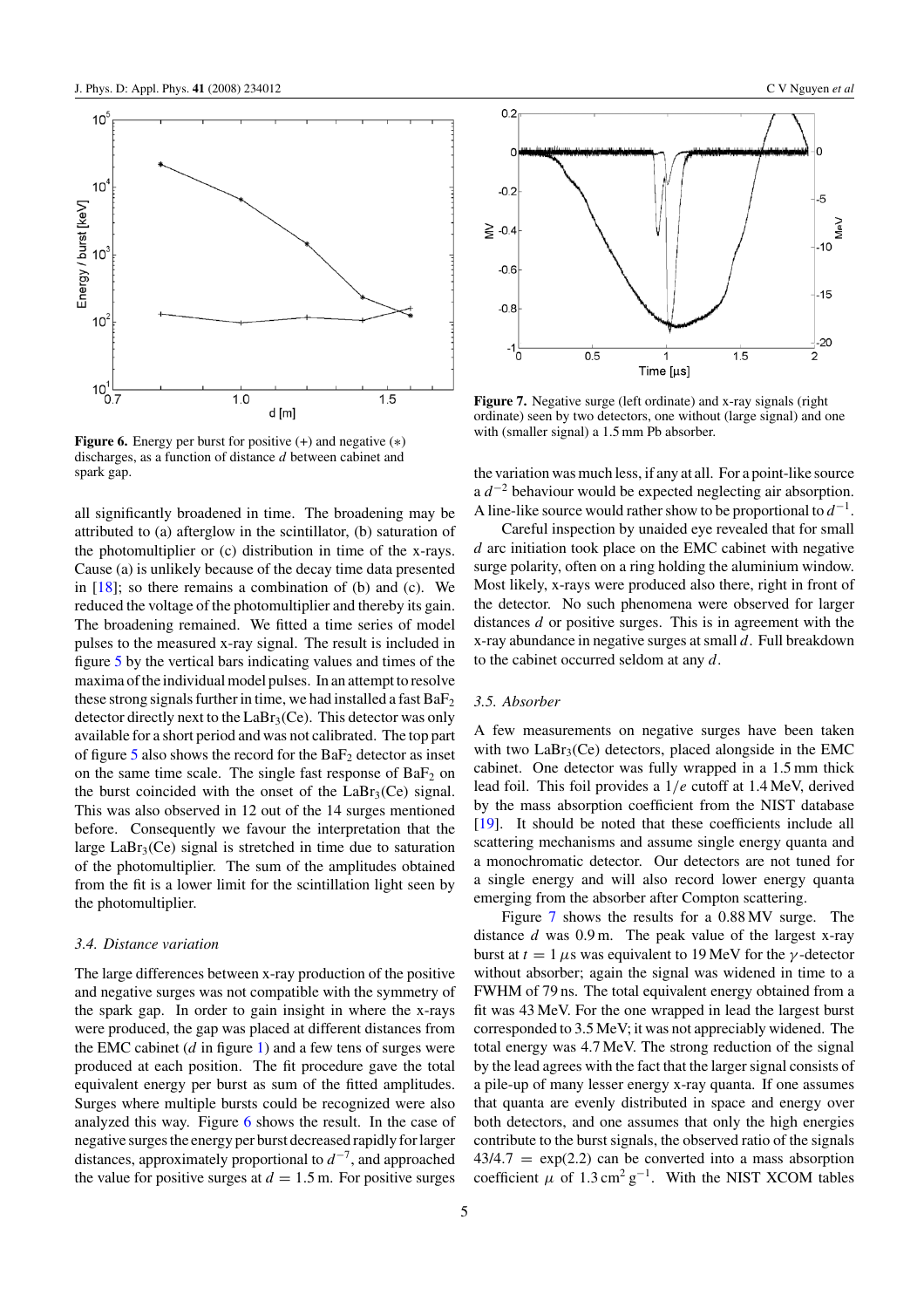<span id="page-5-0"></span>[\[19\]](#page-6-0), the value of  $\mu$  corresponds to quantum energies between 90 and 150 keV. For the smaller burst at  $t = 0.9 \,\mu s$  a similar analysis leads to  $\mu = 2.2 \text{ cm}^2 \text{ g}^{-1}$  and an energy of about 80 keV. The energies are not very sensitive to variations of  $\mu$ .

## **4. Discussion and conclusion**

X-ray bursts have been observed for positive and negative surges. We limited the field of view of a  $LaBr<sub>3</sub>(Ce)$  detector by a lead tube to separate ranges around the HV electrode, around the grounded electrode and on the space midway in between. In the case of positive surges we only detected x-rays looking in the direction of the HV electrode. In the case of negative surges, the EMC cabinet acted as an additional positive electrode and contributed strongly to the xray production if the distance was small enough, see figure [6.](#page-4-0) As a result, measurements with field of view limitation were not conclusive. Still, for both surge polarities the majority of observed x-rays originated near the positive electrode.

If the x-rays are formed by collisions of high-energy electrons at the anode, one would expect an increase if the aluminium surface was covered by lead. This has been tried, but no substantial increase was found.

The bursts coincide in time with the large current rise on the grounded electrode, indicative for leader formation. No x-ray signals have been observed at or after the sharp rise of the current at full breakdown. The multiple bursts indicate that the discharge develops through a stepped streamer/leader formation process. However, the signal to noise ratio, the time resolution and position of the present current probe did not allow one to distinguish corresponding steps in the currents.

We measured the current through the grounded electrode, which is the negative side of the spark gap for positive surges. It is remarkable that the x-rays then occur only when the current starts to rise to a few 100 A, whilst the primary leader forms at the (positive) HV electrode. Future experiments will include current measurements on both electrodes.

The x-ray signal is not directly related to the energy of the quanta arriving at the scintillator. It is hard to imagine quanta with energy larger than  $eV_{\text{max}}$ , except if a streamer ionization wave moves with the same velocity as runaway electrons in the streamer head [\[10,](#page-6-0) [20\]](#page-6-0). The observed multitens of megaelectronvolts signals are a pile-up of many lesser energy quanta. The few measurements with the lead absorber indicate that the bursts contain hard quanta of the order of 100 keV. Further absorber measurements are under way.

The widening of the very intense bursts has been analyzed as a train of model pulses to determine the total signal intensity. The amplitude of the first pulse was always the largest, see for instance figure [5.](#page-3-0) Comparison of the signals with those from a BaF<sub>2</sub> detector points at saturation effects in the LaBr<sub>3</sub>(Ce) photomultiplier.

For negative surges the total energy of hard radiation strongly depended on the distance between the spark gap and the EMC cabinet, and discharge initiation was seen at the cabinet if close enough to the discharge gap. As a result, the possibility should be recognized that x-rays originate not only from the spark gap, but can also be formed elsewhere if the local electric field is large enough for discharge initiation. This possibility should also be considered for outdoor measurements. For positive surges, no such secondary discharges were seen which agrees with the observation that negative streamers are much harder to initiate from metal electrodes than positive ones [\[21\]](#page-6-0). The electric field conditions are most likely met at the heads of streamers emanating from the HV electrode.

The average total x-ray energy from positive surges is of the order of a few hundred kiloelectronvolts. A single quantum may be responsible for the signal or at most a few tens of quanta taking the 17 keV lower detection limit into account. Assuming isotropic emission and taking the detector solid angle  $\Omega = 1.4 \times 10^{-3}$  sr into account, one deduces that at least  $4\pi/\Omega \approx 10^4$  quanta and electrons with a few hundred kiloelectronvolts contribute to each x-ray burst, and several times this number for lesser energy quanta. This is a large number in view of current theoretical models for the electron energy distribution  $[10, 20, 22-24]$  $[10, 20, 22-24]$  $[10, 20, 22-24]$  $[10, 20, 22-24]$  in the developing discharge, in particular if one takes into account that the electrons causing this emission are in the extreme high-energy tail of the electron energy distribution. We will further investigate the angular distribution with two  $LaBr<sub>3</sub>(Ce)$ detectors.

The recent paper  $[14]$  also discusses x-ray production during similar discharges of a lightning surge generator, voltages of the order of 1 MV, spark gap distance of about 1 m. Their  $BaF<sub>2</sub>$  detector was mounted at about 1 m from the spark gap in a floating shielded cabinet. In contrast to our results only x-rays have been detected during negative surges, and also x-rays have been seen at the moment of full gap breakdown. Even with similar slightly asymmetric gaps (grounded electrode rounded disk, 8 cm diameter) we observed x-rays for both polarity. The multi-bursts shown for instance in figure 3 were not reported. Both experiments show that experimental research on runaway electrons in long sparks can be performed in the laboratory. The signals are a multiple integral over the x-ray's energy distribution, folded with the detector response, and their direction in space and timing folded with the detector characteristic times. To unravel the signals into an electron energy distribution function requires substantial effort.

## **Acknowledgment**

The authors thank P van Rijsingen of the Radboud University in Nijmegen (NL) for the loan of the NaI detector.

## **References**

- [1] Wilson C T R 1924 The electric field of a thundercloud and some of its effects *Proc. Phys. Soc. Lond.* **37** [32D–37D](http://dx.doi.org/10.1088/1478-7814/37/1/314)
- [2] Fishman G J, *et al* 1994 Discovery of intense gamma-ray flashes of atmospheric origin *Science* **264** [1313–6](http://dx.doi.org/10.1126/science.264.5163.1313)
- [3] Smith D M, *et al* 2005 Terrestrial gamma-ray flashes observed up to 20 MeV *Science* **307** [1085–8](http://dx.doi.org/10.1126/science.1107466)
- [4] Beasley W H *et al* 2000 Electric-field changes of lightning observed in thunderstorms *Geophys. Res. Lett.* **27** [189–92](http://dx.doi.org/10.1029/1999GL010850)
- [5] Moore C B *et al* 2001 Energetic radiation associated with lightning stepped-leaders *Geophys. Res. Lett.* **28** [2141–4](http://dx.doi.org/10.1029/2001GL013140)